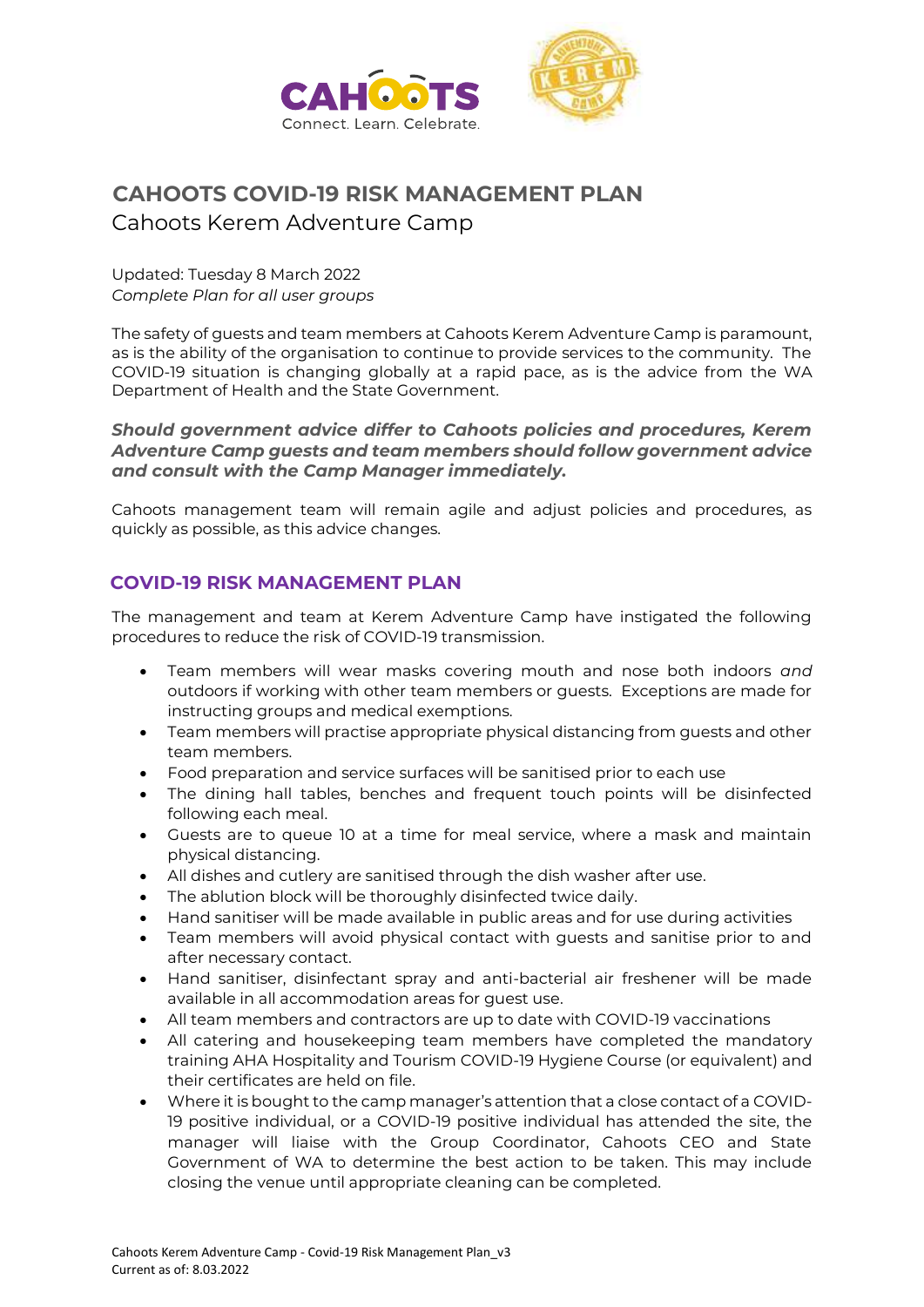



### **GUEST REQUIREMENTS**

The Group Coordinator is expected to ensure that all guests attending Kerem Adventure Camp are aware of and adhere to the below protocols.

- All guests aged 7 years or older are required to wear masks indoors except when:
	- Eating or drinking,
	- Medical exemptions apply,
	- Providing instruction to a group
- Guests are encouraged to physically distance themselves whenever possible and utilise outdoor areas during mealtimes.
- The 2 m square rule will apply to all indoor areas, guests are encouraged to maintain social distancing throughout their stay.
- Guests are required to wash or sanitise their hands frequently, especially after coughing, sneezing or physical contact with another guest and prior to meals.
- All guests and their visitors to the site must be recorded in Kerem Adventure Camp's contact register. This can be achieved by checking in using the SafeWA app or providing a full list of guests and visitors to the site, including the Group Coordinator's name and contact details, and the first and last names of all guests and visitors.
- Any guest that has been a close contact with an individual diagnosed with COVID-19 during the period they were deemed as infectious should not attend the camp site.
- Any guest exhibiting symptoms consistent with COVID-19 prior to their camp, including but not limited to cough, fever, shortness of breath, sore throat, runny nose or loss of smell and taste should not attend camp.
- Any guest developing symptoms consistent with COVID-19 during their camp, (as listed above) will be immediately isolated from the camp group until they can be safely transported home.
- Any guest identified as a close contact of an individual diagnosed with COVID-19 during their stay at Kerem Adventure Camp, should be immediately isolated from the camp group until they can be safely transported home and are encouraged to follow all instructions provided by contact tracers and the Department of Health.
- Guests are not permitted to enter the camp office.

## **REQUIREMENTS OF TEAM MEMBERS**

To protect team members, guests and the viability of Kerem Adventure Camp as an operating business, it is essential that all team members adhere to the below protocols.

- Remain current with COVID-19 vaccination requirements and provide evidence of personal vaccination record to camp management.
- Any team member developing symptoms consistent with COVID-19, including but not limited to cough, fever, shortness of breath, sore throat, runny nose or loss of smell and taste, must inform their supervisor immediately and follow the steps in the *Cahoots COVID-19 Close Contact / Positive Test Procedure.*
- All team members must ensure that guests follow the directions set out in "Requirements of Guests" outlined in this document and remind other team members when they fail to follow required protocols.